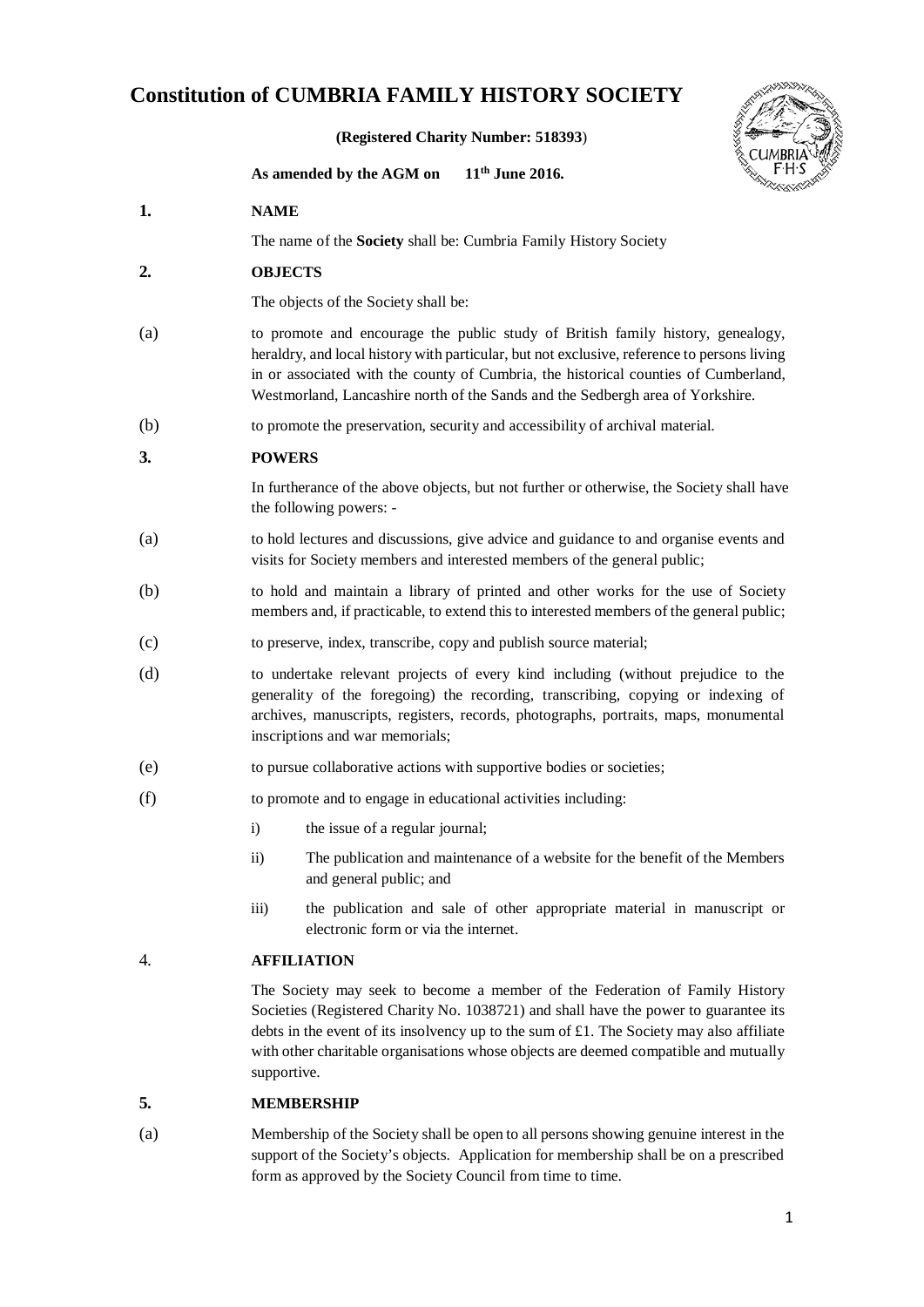- (b) The Society Council may only refuse an application for membership if acting reasonably and properly they consider it to be in the best interests of the Society to refuse an application.
- (c) A decision to refuse an application shall be given in writing to the applicant within 21 days of the decision giving reasons for refusal. The applicant may make written representations about the decision and the Society Council must consider these and notify the applicant of their decision in writing within a reasonable time, this decision will be final.
- (d) Classes of membership, which shall include Ordinary Members, the fees applicable to each class, and the time at which they fall payable shall be determined by the Society Council at the AGM each year.
- (e) All memberships shall only be granted upon receipt of a valid application and payment of memberships fees, unless decided by the Society Council and shall be known as the **Members**.
- (f) Fully paid up Ordinary members, as named in the membership list, shall have full voting rights. Other membership classes do not confer voting rights unless approved by the Society Council. Membership rights are not transferable.
- (g) The Society Council shall keep a register of the names and addresses of the members of the Society and shall be responsible for keeping it up to date and in compliance with the Data Protection Act 1998 and any subsequent or other legislation.
- (h) Membership shall be terminated:
	- i) by death or, if an organisation, it ceasing to exist; or
	- ii) by written resignation to the Secretary or other appropriate officer of the Society; or
	- iii) if any sum due to the Society from the member remains unpaid in full within 6 months of it falling due, unless the Society Council resolves there are extenuating circumstances to permit the membership to continue; or
	- iv) if the Society Council by simple majority of those present at a meeting, resolve that it is in the best interests of the Society that his or her membership is terminated. Such a resolution to terminate membership may only be passed by the Society Council and if:
		- a) at least 21 days' notice in writing of the meeting at which the resolution will be proposed and the reasons why it is to be proposed is given to the member and
		- b) such member or if he prefers a representative of the member (who need not be a member of the Society) has been given the right to make representations in writing to the Society Council before a final decision is taken by the Society Council.

### **6. TRUSTEES**

- (a) The trustees of the Society are those who have been a Member for at least one year and then elected and registered with the Charity Commission (the **Trustees**) who have the general managerial responsibility with regard to the Society; this includes the Treasurer, Secretary and Chairman. The Trustees are nominated by the Members prior to the AGM and elected by the majority of Members at the AGM.
- (b) There shall be a minimum of 5 but no more than 7 Trustees elected at any one time.
- (c) A Trustee must declare the nature and extent of any interest direct or indirect that could purport to be of a conflict of interest before they are formally elected in the minutes of the AGM.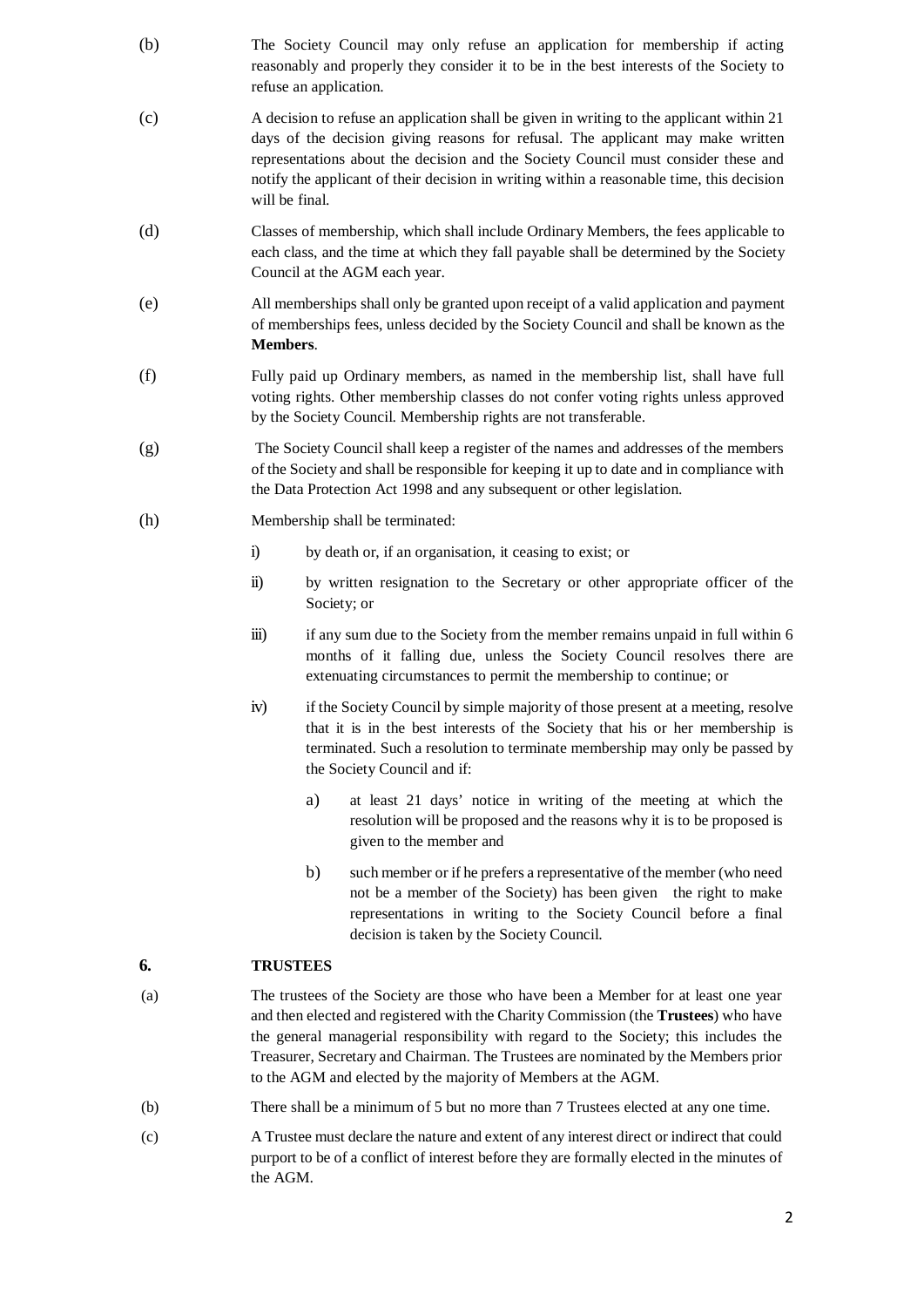- (d) The Trustees may delegate any of the powers to the Society Council.
- (e) A Trustee shall resign after 5 years in office (the **Resigned Trustee**). A Resigned Trustee may be re-elected on an annual basis, at the same AGM in which they resign, by the Members should there be no new nominations received.
- (f) If a new nomination is received and the Resigned Trustee is also nominated again by the Members, then this shall be decided by majority vote at the AGM of the Members.

## **7. ADMINISTRATION**

- (a) The Society shall be administered by a **Society Council** consisting of
	- i) The Trustees, as elected under clause 6; and
	- ii) A number of Members, as agreed by the Trustees, to be part of the Society Council to aid and assist (the Trustees) in a specific area of the Society's management such as, but not limited to, Webmaster, Publication Officer, and Pedigree Collator (the **Management Members**)
- (b) All of the above must have been voting members of the Society for a period of at least 1 year and have the required skills and ability to fulfil their role (**Society Council Members**).
- (c) A quorum of the Society Council shall consist of two-thirds of those serving on the Society Council. Society Council Members may appoint another Member or the Chairman of the meeting as their proxy.
- (d) The appointed Chairman shall chair all meetings of the Society Council, however in the event the Chairman is unable to be present or fails to be present within 15 minutes of the appointed starting time of any meeting, then the Chairman may either nominate who shall chair the meeting or those Society Council Members present may decide by majority who shall chair the meeting.
- (e) The Society Council Members shall be appointed at the AGM by the Trustees and their terms of office shall commence with the declaration of the election results at the AGM. Nominations should be submitted in writing not less than 21 days before the day on which the AGM is to take place. If insufficient nominations have been received to fill the vacancies the Chairman may, at his discretion, take nominations from the floor at the AGM and failing that allow the Trustee(s) to be nominated in addition to their role under clause 6.
- (f) The Society Council shall have the power to co-opt Members to fill casual vacancies (up to the next General Meeting) on the Society Council, as well as to invite individuals on an annual basis to undertake other tasks which are deemed to be necessary for the proper and effective administration of the Society's affairs.
- (g) All Management Members shall be eligible for re-election upon completion of their 5 year term of office unless 21 days' notice of their resignation is received, prior to the expiry of their term.
- (h) Management Members may be reelected in line with clause 6(e).
- (i) For the avoidance of doubt, Management Members are not Trustees of the Society and shall only carry out definitive roles and shall not carry out the general management of the Society.
- (j) If required by law Auditors or Independent Examiners of the Accounts of the Society shall be appointed at the Annual General Meeting to carry out the audit or examination duties referred to in Clause 10(c) below.

#### 8. **BRANCHES**

(a) The Society Council shall have the power to establish branches in furtherance of the Society's objects and on such terms as the Society Council shall prescribe. In the event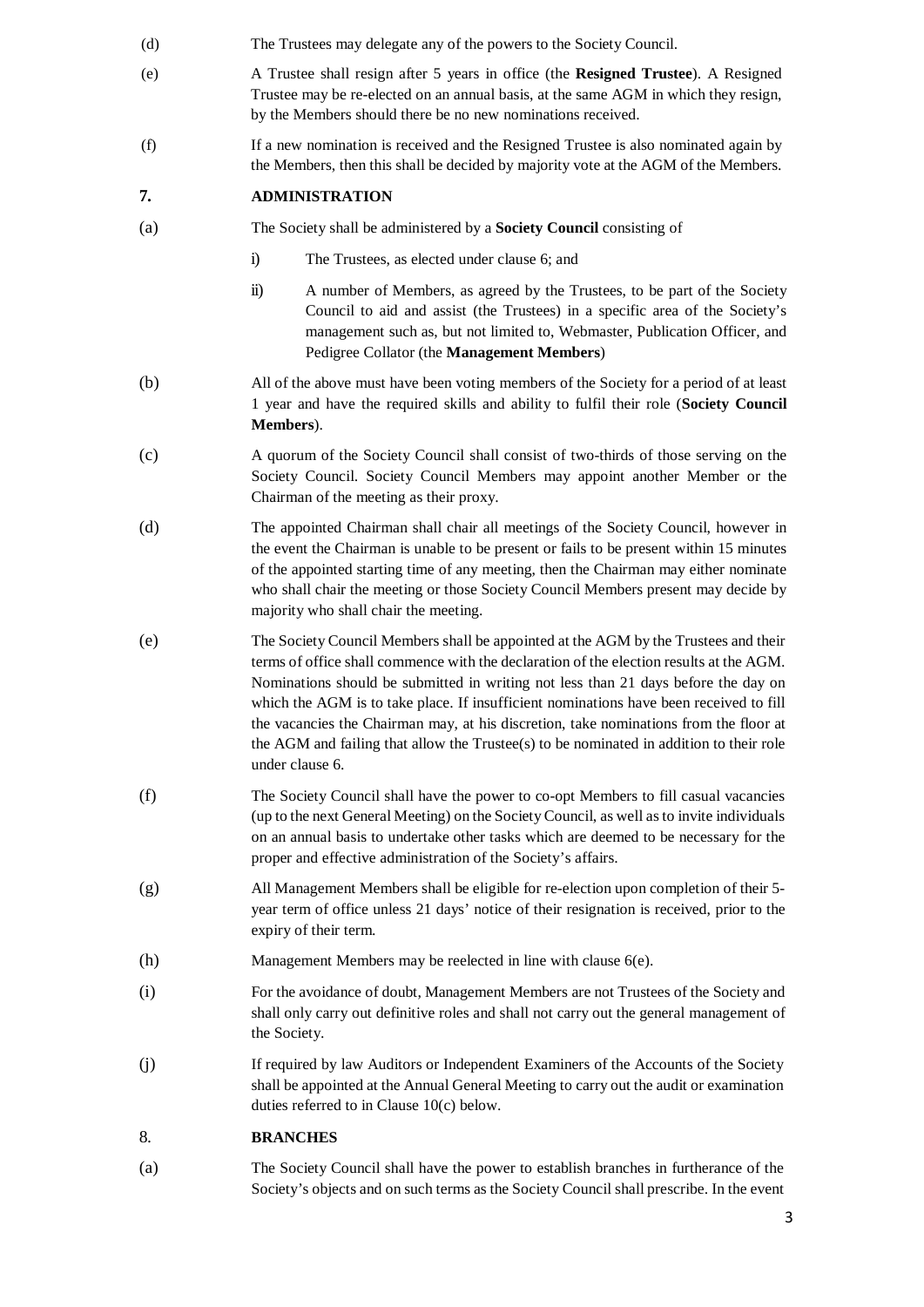of a branch being formed any property or funds acquired by it shall belong to the Society.

- (b) Each branch so established shall comply with this Constitution and act in pursuance of its objects and be subject to regulations or bye-laws approved by the Society Council. Such Regulations shall include provisions dealing with the maintenance of a bank account by the branch, an acknowledgment that it forms part of the Society and that it will comply with the Society's Constitution.
- (c) A branch may be suspended at any time by a resolution of the Society Council or dissolved on a resolution of the members at a General Meeting (including an Annual General Meeting) of the Society. Such resolutions shall give directions and instructions as to the transfer of assets and responsibility for liability of the branch during suspension or following dissolution as the case may be.
- (d) subject to the above, a branch may generally manage their own affairs but shall not pledge the credit of the Society.

#### **9. GENERAL MEETING**

(a) An Annual General Meeting (**AGM**) shall be held once a year at such time (not being more than 15 months after the holding of the preceding AGM) and place as notified to the Members. The Society Council members shall present their reports on the society since the date of the last AGM at this AGM. Notice in writing of this meeting and the agenda of items to be considered shall be given to Members entitled to attend and vote at least 21 days prior to the event. At such AGM the business shall include but not be limited to:

- (i) the election of officers and members of the Society Council;
- (ii) the appointment of an auditor or independent examiner if required by law;
- (iii) the consideration and approval of the Society's relevant annual account before the Members; and
- (iv) the consideration of the reports presented by the Society Council before the Members.
- (b) An Extraordinary General Meeting may be convened either at the request of the Society Council or at the request of 10% of the Members or 20 Members having voting rights (whichever is the lesser) with prior written notice furnished to the Members at least twenty-eight days before the General Meeting setting out the business to be discussed. Except as specified in Clauses 9 and 11 below, decisions at the General Meeting shall be by simple majority of those in attendance.
- (c) Only Members shall be entitled to one vote at an AGM or an Extraordinary General Meeting.
- (d) No business shall be carried out at the AGM or an Extraordinary General Meeting unless a quorum is present. A quorum shall be 30 Members or failing that, at least 20% of the total members of the Society entitled to vote at a General Meeting of the Society present who are entitled to attend and vote upon the business to be conducted at the relevant General Meeting
- (e) If a quorum is not present within 30 minutes of the time appointed for the General Meeting or if during the General Meeting a quorum ceases to exist, the General Meeting shall be adjourned to such time and place as the Society Council shall determine. The Society Council must re-convene the meeting and must give at least 14 clear days' notice of the re-convened General Meeting stating the date time and place of the General Meeting. If no quorum is present at the re-convened General Meeting within 15 minutes of the time specified for the start of the General Meeting, then the members entitled to vote present at that time shall constitute the quorum for that General Meeting.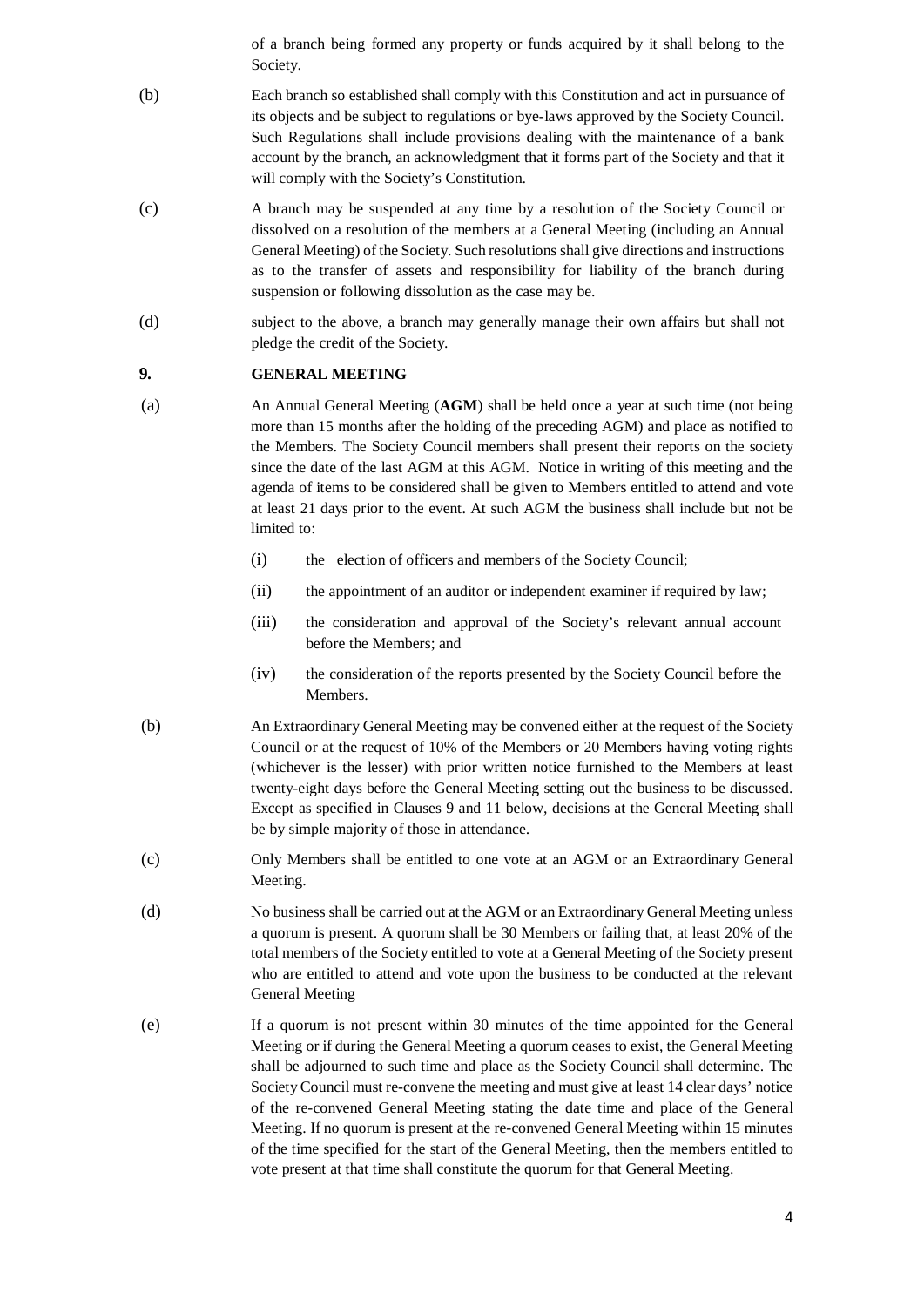- (f) General meetings shall be chaired by the person who has been elected as Chairman of the Society. If there is no such person or he or she is not present within 15 minutes of the time appointed for the General Meeting, then a Society Council member nominated by the Society Council Members present shall chair the General Meeting, but if there is no Society Council Member present and willing to act then the Members present and entitled to vote must choose one of their number to chair the General Meeting.
- (g) Due to the dispersed nature of Membership, it shall be permitted for Members and Society Council Members to attend and vote by proxy or by Electronic Attendance, in accordance with clauses 15 and 16.

#### **10. NOTICES**

- (a) All notices to be given by or to the Society must be:
	- i) in writing or;
	- ii) given by electronic communications.
- (b) the Society may give notice to a member either
	- i) personally or;
	- ii) by sending it by post in a prepaid envelope addressed to the member's last known address or;
	- iii) leaving it at the member's last known address or;
	- iv) by using electronic communications to the member's email address last known to the society or;
	- v) by publishing on the website under 'notices'.
- (c) A member present in person or by proxy at any meeting of the Society shall be deemed to have received notice of the meeting and of the purposes for which it was called.
- (d) proof that an envelope was properly addressed prepaid and posted shall be conclusive evidence that the notice was properly given and proof that a notice contained in an electronic communication was sent shall be conclusive evidence that the notice was given.
- (e) a notice shall be deemed to be given 48 hours after the envelope containing it was posted or in the case of electronic communications 48 hours after it was sent.
- (f) Failure by any member to receive notice validly served, for whatever reason, shall not be held as a reason to invalidate any meeting.

### **11. CONSTITUTION**

- (a) Subject to the following provisions of this clause, the Constitution may be altered only at an AGM or at an Extraordinary General Meeting of the Society at which proper Notice has been given (as provided by clause 9 (d) below) such Notice to include notice of the Resolution setting out the terms of the proposed alteration. The Resolution must be passed by not less than two-thirds of the votes of those present and entitled to vote present at the meeting, either in person, by proxy or electronically.
- (b) No such alteration may be made which would have the effect of making the Society cease to be a charity at law.
- (c) No amendment may be made to clause 1 (name clause), clause 2 (objects clause), clause 10 (Society Council Members not be personally interested clause), clause 11 (dissolution clause) or this clause 9 without the prior consent in writing of the Charity Commissioners for England and Wales ("the Commissioners"). Proposals for constitutional amendments shall be submitted to the Society Council of the Society at least ninety days prior to the day on which the AGM or Extraordinary General Meeting is to be held.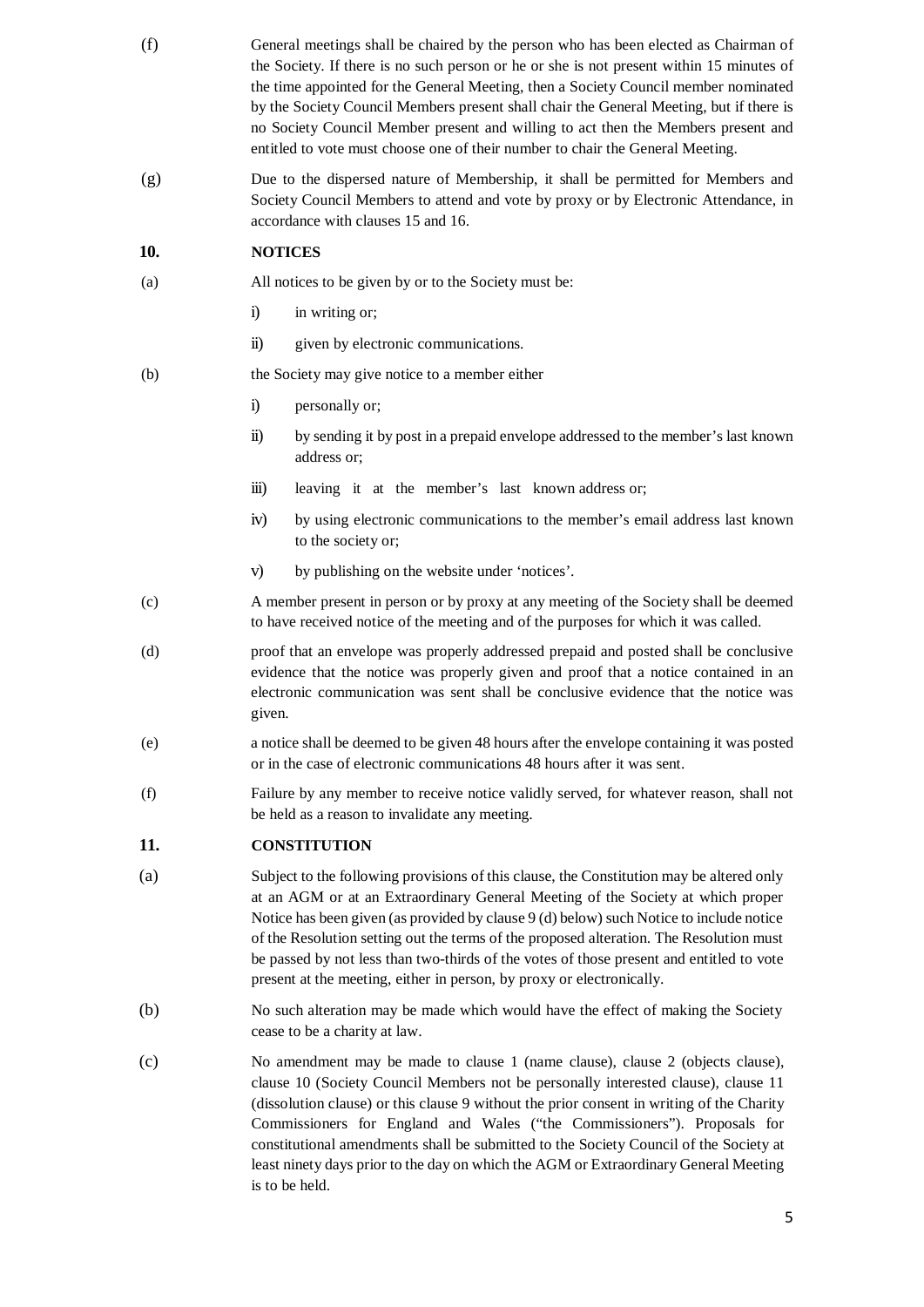(d) The Society Council should promptly send to the Commissioners a copy of any amendment made under this clause.

# **12. FINANCE**

- (a) All income and property of the Society, shall be applied solely towards the promotion and execution of the objects of the Society as defined in Clause 2 above, and no portion thereof shall be paid or transferred directly or indirectly in any manner to any member of the Society Council or Society PROVIDED THAT nothing herein shall prevent reimbursement of reasonable out-of-pocket expenses properly incurred on behalf of the Society (including but not limited to the payment of a fee approved by the Society Council when engaged as a speaker).
- (b) The Society Council shall cause proper books of account to be kept with respect to all sums of money received and expended by the Society and the matters in respect of which such receipts and expenditures take place.
- (c) The Society's financial year shall commence on 1 January and annual accounts shall be prepared in relation to each calendar year. A copy shall be made available to all Members as soon as practicable. Where appropriate or necessary the Society's annual accounts shall be audited or independently examined as required by law prior to being approved by the Society Council and laid before the Members.

## **13. DISSOLUTION**

- (a) The Society may be dissolved by a resolution passed by not less than two- thirds of those Members present, in person, by proxy or electronically, with voting rights at either an AGM or Extraordinary General Meeting called by the Society Council following their decision that it is necessary or advisable to dissolve the Society and for which twenty-one days' prior notice (stating the terms of the resolution to be proposed) has been given in writing. Such a resolution may include instructions for the disposal of any assets held by the Society.
- (b) if the Resolution is passed to dissolve the Society, the Trustees shall remain in office as charitable trustees and be responsible for winding up the affairs of the Society in accordance with this clause.
- (c) the Society Council must collect in all the assets of the Society and must pay or make provision for all the liabilities of the Society.
- (d) the Society Council must apply any remaining property or money:
	- i) directly for the objectives of the Society;
	- ii) by transfer to any charity or charities whose purposes are the same as or similar to the Society as resolved by the members of the Society or if none is resolved by the members then as the Trustees select;
	- iii) or in such manner as the Commissioners may approve in

writing in advance;

- (e) In no circumstances shall the net assets of the Society be paid to or distributed among the members of the Society.
- (f) The Society Council must notify the Commissioners promptly that the Society has been dissolved and if they are obliged to, send the accounts of the Society for the accounting period which ended before its dissolution, they must send the Society's final accounts to the Commissioners.
- (g) The Society Council may elect to take out and be paid out of Society funds, any further insurance considered necessary, depending on circumstances prevailing on the dissolution of the society.
- 14. **INDEMNITY**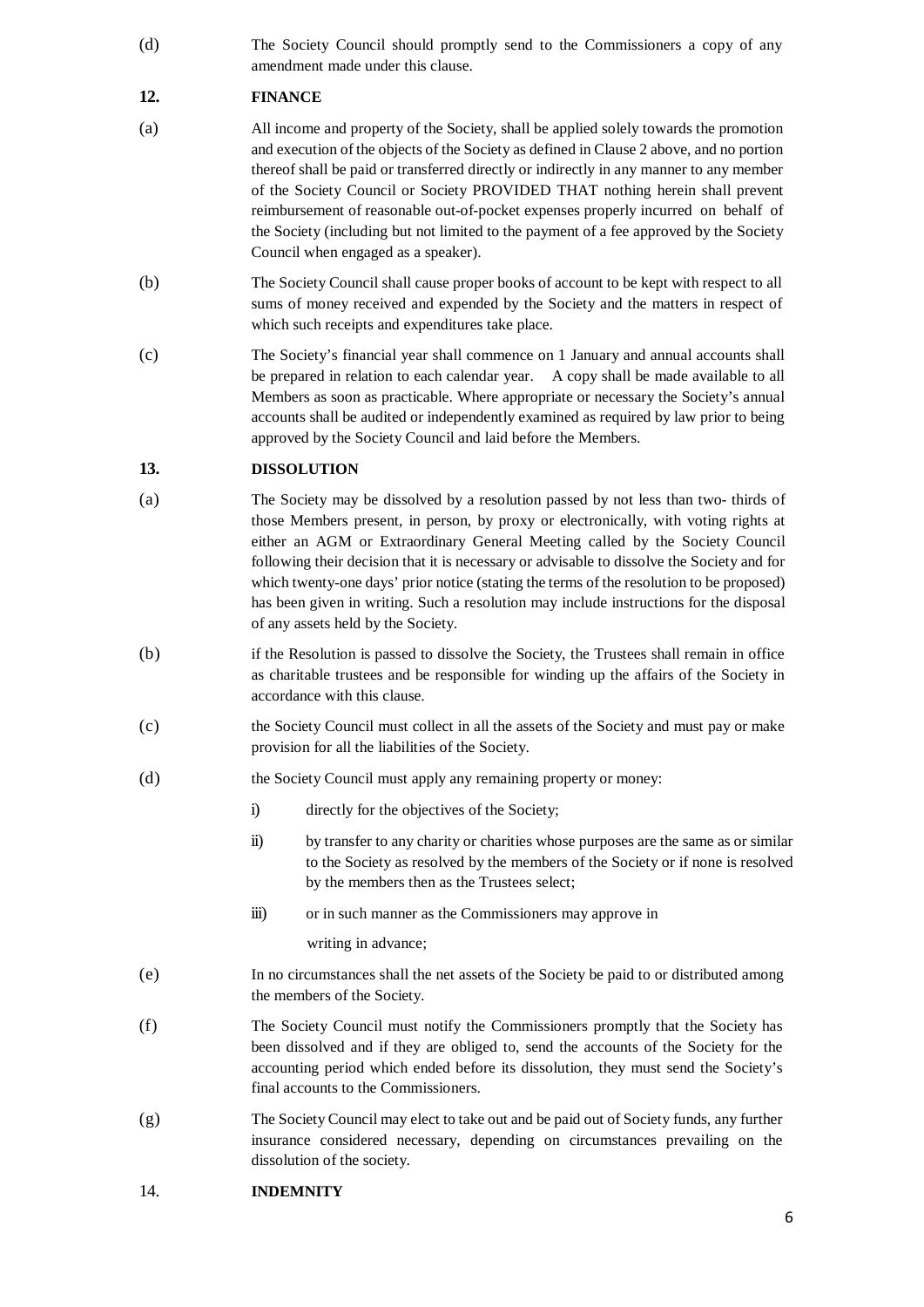- (a) The members of the Society Council shall each be indemnified by the Society against any liability claim or demand arising from any action taken or omission in good faith by them on behalf of the Society or its Members in the administration of the Society to a level deemed appropriate by the Society Council.
- (b) A Trustee may benefit from trustee indemnity insurance cover purchased at the Society's expense in accordance with and subject to Section 73F of the Charities Act 1993 or any subsequent revision.

### **15 PROXIES**

- (a) Members are entitled to appoint another person as a proxy to exercise all or any of the Member's rights to attend and to speak and vote at a meeting of the Society. Presence of a Proxy shall be included when deciding the meeting is quorate.
- (b) Proxies may only be validly appointed by a notice in writing (a proxy notice) which is approved by Society Council and annexed to the back of this document. It must be completed by the Member and include:
	- i) states the name and address of the Member appointing the proxy;
	- ii) identifies the person appointed to be that Member's proxy and the general meeting in relation to which that person is appointed;
	- iii) is signed by or on behalf of the Member appointing the proxy, or is authenticated in such manner as the Directors may determine; and
	- iv) is delivered to the Society in accordance with the Articles not less than 48 hours before the time appointed for holding the meeting or adjourned meeting at which the right to vote is to be exercised and in accordance with any instructions contained in the notice of the general meeting (or any adjourned meeting) to which they relate.
- (c) A proxy notice which is not delivered in such manner shall be invalid unless the Society Council, in their discretion, accept the notice at any time before the meeting
- (d) Proxy notices may specify how the proxy appointed under them is to vote (or that the proxy is to abstain from voting) on one or more resolutions.
- (e) Unless a proxy notice indicates otherwise, it must be treated as:
	- i) allowing the person appointed under it as a proxy discretion as to how to vote on any ancillary or procedural resolutions put to the meeting; and
	- ii) appointing that person as a proxy in relation to any adjournment of the general meeting to which it relates, as well as the meeting itself.
- (f) A person who is entitled to attend, speak or vote (either on a show of hands or on a poll) at a general meeting remains so entitled in respect of that meeting or any adjournment of it, even though a valid proxy notice has been delivered to the Charity by or on behalf of that person.
- (g) An appointment under a proxy notice may be revoked by delivering to the Society a notice in writing given by or on behalf of the person by whom or on whose behalf the proxy notice was given.
- (h) A notice revoking a proxy appointment only takes effect if it is delivered before the start of the meeting or adjourned meeting to which it relates.
- (i) If a proxy notice is not executed by the person appointing the proxy, it must be accompanied by written evidence of the authority of the person who executed it to execute it on the appointor's behalf.

# **16. ELECTRONIC ATTENDANCE**